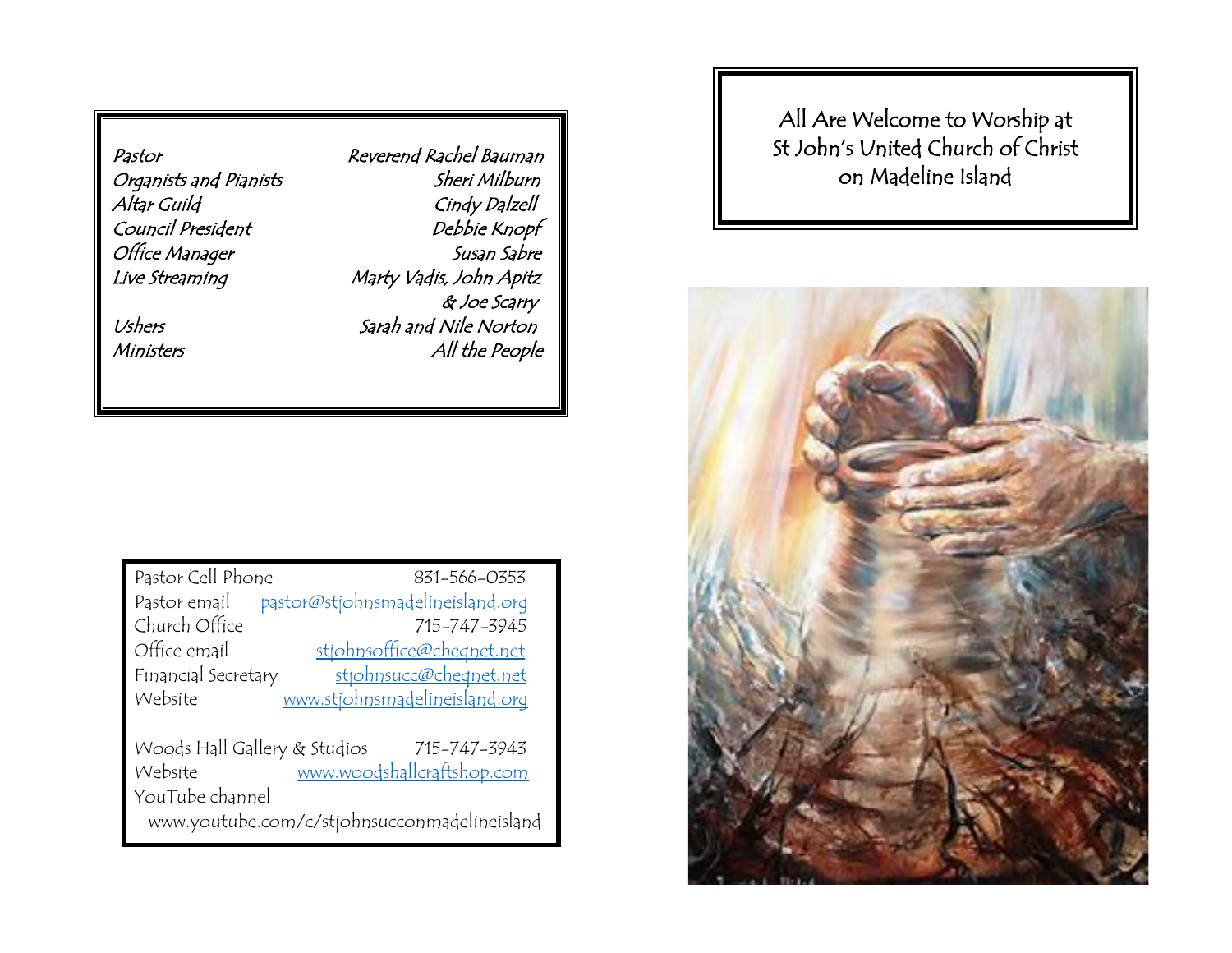# Eagle Poem

To pray you open your whole self To sky, to earth, to sun, to moon To one whole voice that is you. And know there is more That you can 't see, can 't hear; Can't know except in moments Steadily growing, and in languages That aren 't always sound but other Circles of motion. Like eagle that Sunday morning Over Salt River. Circled in blue sky In wind, swept our hearts clean With sacred wings. We see you, see ourselves and know That we mu st take the utmost care And kindness in all things. Breathe in, knowing we are made of All this, and breathe, knowing We are truly blessed because we Were born, and die soon wit hin a True circle of motion, Like eagle rounding out the morning Inside us. We pray that it will be done In beauty. In beauty. Joy Harjo



RINGING OF THE BELL

| <i>WORDS OF WELCOME</i> | Rachel Bauman                  |               |
|-------------------------|--------------------------------|---------------|
| <i>PRELUDE</i>          | "Come Thy Fount"               | Sunday Choir  |
| OPENING PRAYER          |                                | Rachel Bauman |
| <i>OPENING SONG</i>     | "Enter, Rejoice, and Come In!" | No. 73        |
| SCRIPTURE               | Luke 8: 40; 43-48              | Debbie Knopf  |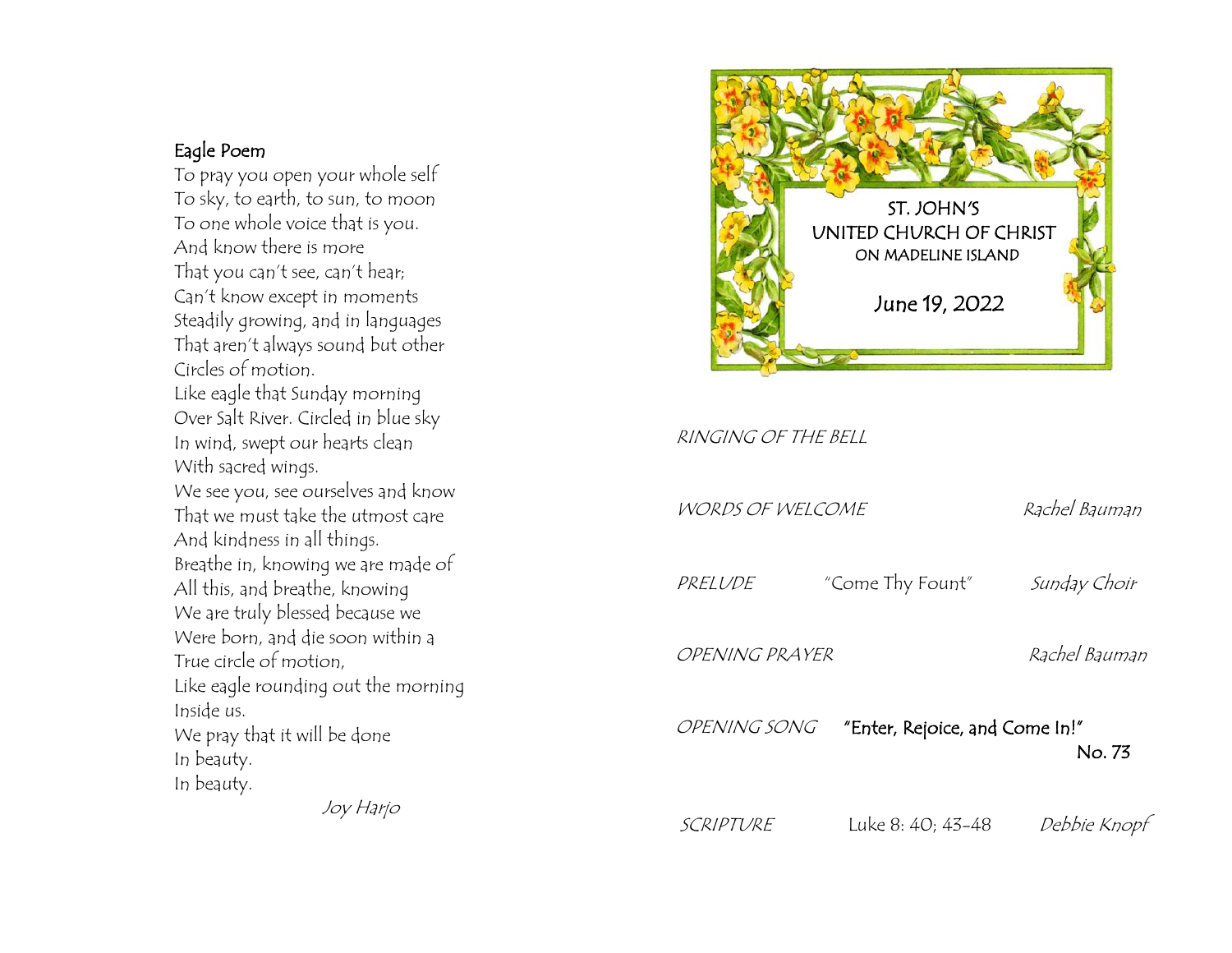REFLECTIVE MUSIC<sup>"</sup> Fire and Ice"

Joe Scarry & Sheri Milburn

#### PRAYERS OF THE PEOPLE

 "Lord, Listen to Your Children Praying" Lord, listen to your children praying, Lord, send your Spirit in this place; Lord, listen to your children praying, Send us love, send us poser, send us grace.

OFFERTORY "Nobody Know the Trouble I've Seen" Sheri Milburn

DOXOLOGY

CLOSING HYMN "There Was Jesus by the Water" No. 545

**BENEDICTION** 

**Woods Hall Hours for June Wed. – Sat. 11am – 4pm & Sun. 11am – 3pm**

 **Centennial Books are for sale at Woods Hall and the Madeline Island Candle Shop.**



 **PRAYER LIST**

**Prayers of support:** for Madeline Pass and the women in her Unit in the U.S. Marines.

**Those in need of healing**: Michael Pass, Max Papp, Kelly Kirshner, Ginny Stryker Brodeen (Julie's cousin), Angela Schlaeger, Judy Schmidt, Grous Thrasher, Niki Long, Dave Boone, Jackie Nelson, Carol Wright, Donald Sabre (Susan's brother), Gabriella (Regina's niece), Margie Smith, Joel (Judy Hable's nephew) Carolyn Goad (Joan Watt's sister-in-law), Delores Huber, Kate Smith, Kevin (Ronnie's cousin), Mary (Judy Hable's granddaughter), Bernice Nixon (Dawn's mom), Jeff Ralph (Evan's dad), Jay Costello (Penny Gill's cousin), Marvin Schmidt (Barb Lutz' father), Betty Tillman (Sue Pass's mom), Tom Lewandowski (Becky, Molly and Julie's brother), and Todd Carlson.

**Our Elders in care**: John Soucek, Helen Anderson, Margot Phillips

**Those In Hospice:** Ardelle Norgaard (Connie Pries' mom).